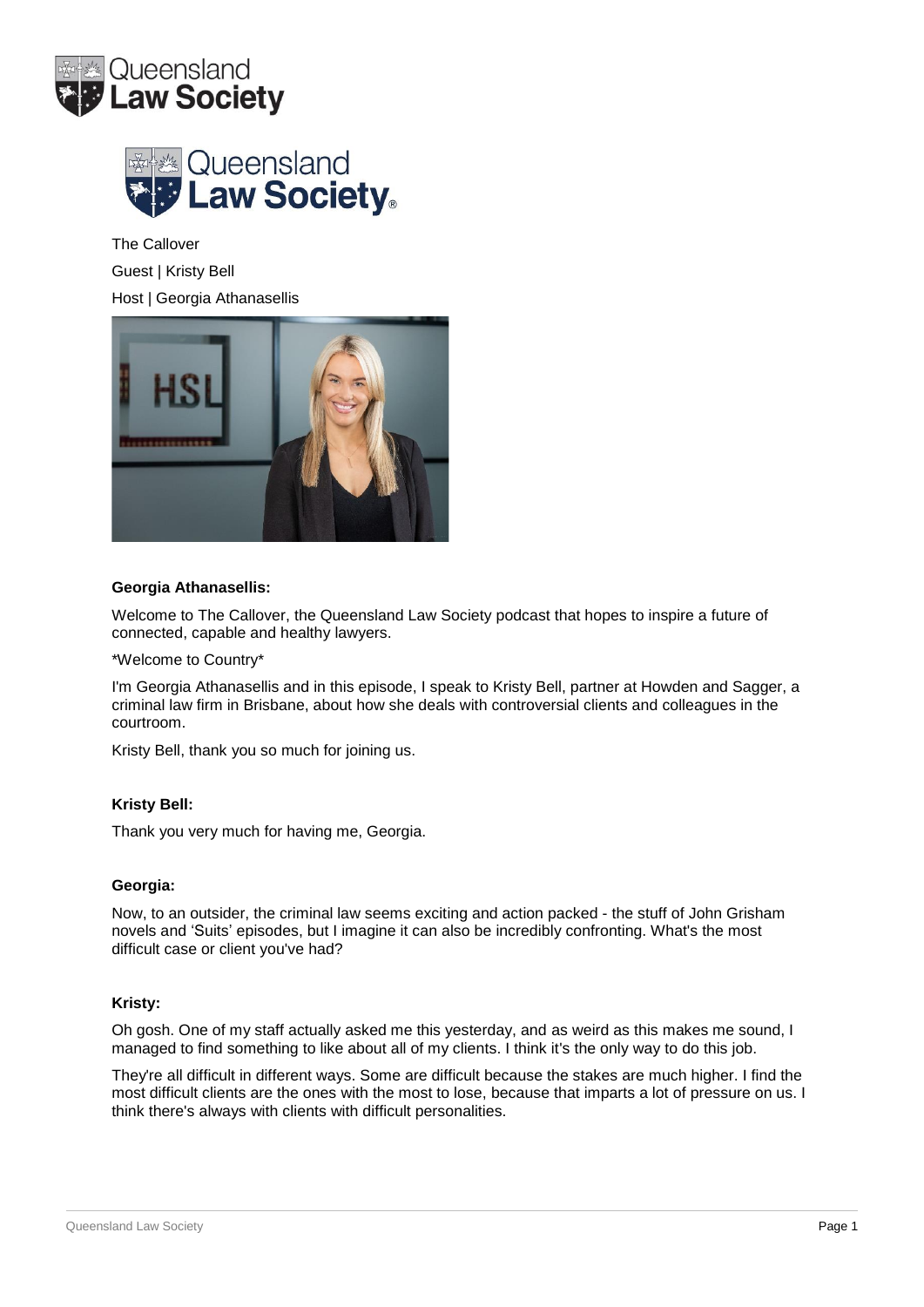

It's just a matter of working out how best to manage that personality, and trying to adapt your communication style to the way that they best understand it, because once you find that ability to communicate with a client things get much easier. Some do take a lot more work than others.

# **Georgia:**

And if it's a particularly emotional case, whether it be because of the person has more to lose or they've come from somewhere that's particularly bad, which sort of explains how they've ended up there, how do you cope with that or deal with that on a case by case basis?

### **Kristy:**

I've worked both in prosecutions and in defence, and I actually think that defence is easier to manage…that kind of difficult case. We don't deal so much with the complainants or the victims, if at all, and so we're more focused on what the evidence is and what that proves. Usually, the client's instructions are something quite different to what the case is against them, and so you're more focused on their version and whether or not the evidence fits that. So we're not exposed, I suppose, in the same way that the prosecutors or the police are to the impact of the offending on the other person, and so I think that just has to be a focus. If you think too far into that, it gets really difficult to manage and you lose your objectivity.

## **Georgia:**

Has the way you deal with or approach cases of any kind, but particularly those difficult ones changed from when you started out as a young lawyer to now?

## **Kristy:**

Yeah, absolutely. I think my scale of what is and isn't normal behaviour is completely off the charts, always ten years later. But I think the thing that I struggled with the most starting out was you're effectively in crisis management as a lawyer, and it doesn't really matter whether you're practicing in civil litigation or criminal law. People that are coming into contact with the courts, usually for the first time, are in some kind of crisis, whether it be financial or whether their liberty's at risk, whether it's custody of their children. It's a really stressful time and they bring all of that stress with them and they dump it in your lap and say, fix this…yeah, exactly right.

So in the beginning, I really took all of that on and I thought, "Oh my God, if this person gets convicted and they go to jail, it's going to be all my fault. How am I going to kick them out?", and it took me a really long time to learn that it's actually not our responsibility to save people. It's our responsibility to educate people and give them a realistic understanding of what the possible outcomes are, and help them best manage that in a way that gets them the best outcome.

It took me a really long time to realise that I can't control what comes before they land in my office, and all I can do is give them the best possible chance at a fair trial, or tell them about the things that they can do to achieve the best possible outcome.

# **Georgia:**

And how do you manage those expectations for the client who comes in with all their life story and says, "Fix it?"

How do you explain your role to them?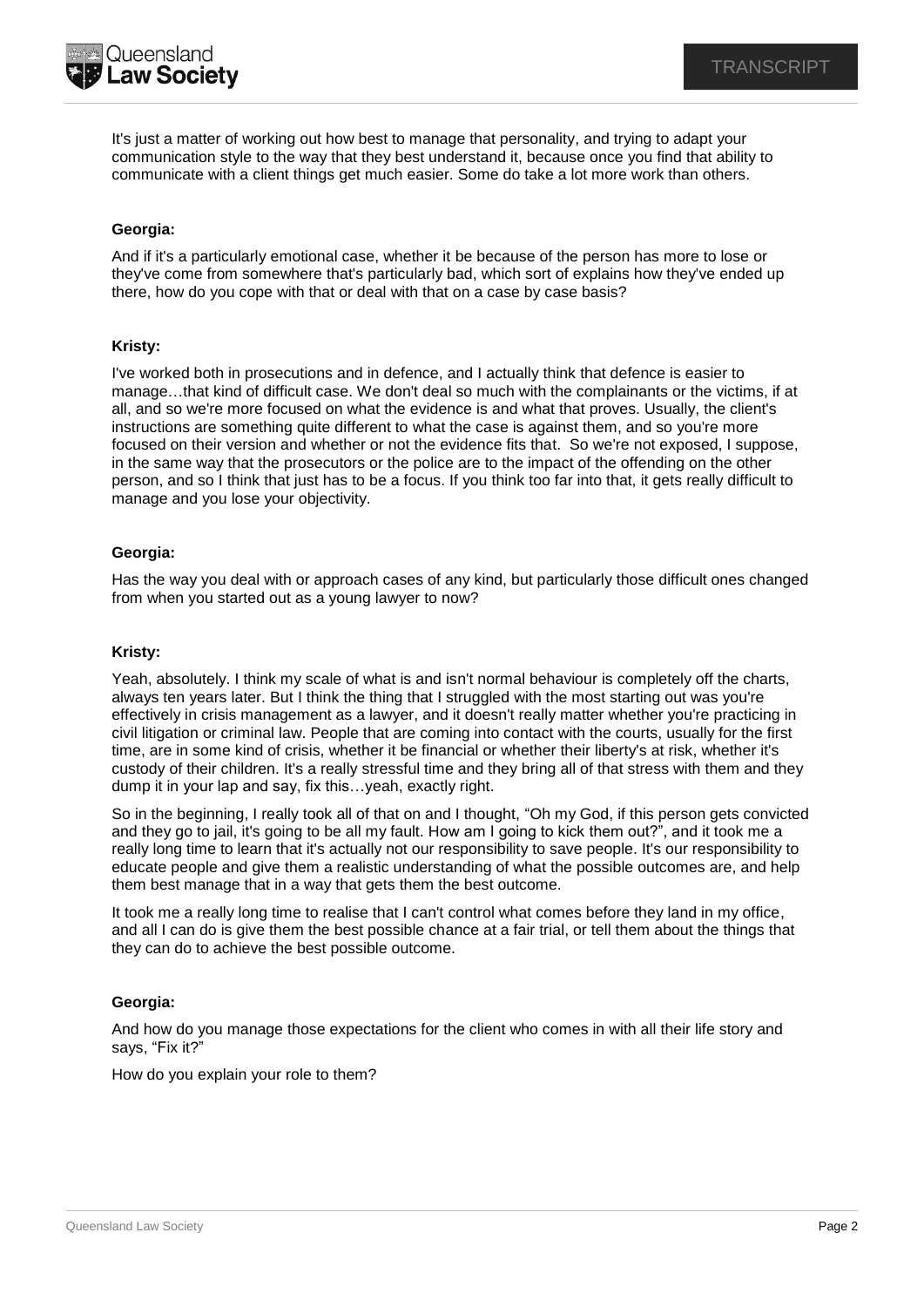

# **Kristy:**

I think there's one thing that sticks in my mind from when I was a judge's associate, and I remember the first sentence I did where the person sitting in the dock clearly didn't expect to go to jail that day. And the look on that person's face will stay with me, I think, for the rest of my career and I never wanted to be responsible for that. So I think you just you need to right from the very first meeting with a client, you need to work out what is the most important thing for them. So whether that is not getting a conviction recorded, or whether it's not going to prison, or whether it's not losing that blue card, you know, it could be any number of different things and sometimes its things you just don't expect.

And then that's your starting point. So once you understand what's most important to them, it either makes your job easier or harder, depending on what the goal is. I think you always should prepare them for the worst possible scenario and never, ever, ever over promise.

Never tell them, you know, there's no way you're getting convicted. It's always a possibility because it's not up to you. Same goes for sentence. Never, ever tell a client they're not going to jail because it's not your decision to make, and you just don't know what's going to happen, what decision the magistrate or the judge will make or what verdict the jury will come back with. So I find that clients who are best prepared for the worst case scenario are so much better able to deal with the stress of the process, and what comes next because they don't feel like they're in limbo.

## **Georgia:**

And I suppose they're not blindsided in the dock on the first day.

## **Kristy:**

And, you know, going to jail, despite what you may hear on the news, is terrifying. It's a terrifying fact for any person to confront, particularly for the first time.

And often times, the thought of that possibility is the worst thing for a client. And bearing in mind, some matters take 12,18 months, two years to resolve, that stress over time really takes its toll and so if they're prepared and they know what to expect, it's a lot easier for them to manage.

### **Georgia:**

So if we talk about the other people in the courtroom, the other practitioners, I've heard from some people who practice in crime that the nature of the adversarial system can create tension and stress between practitioners inside the courtroom, and sometimes, unfortunately, that escapes into their professional lives outside the court. Has that ever been your experience?

### **Kristy:**

In my personal experience, I think we're incredibly lucky in crime. Maybe it's because I've worked on both sides, but I think some jurisdictions are better than others, but by and large, there's a really good understanding that it's not personal. I think as a practitioner, particularly in defence work, you really need to pick your battles and realise that there's no one client that is worth damaging your professional relationship with the people that you're going to have to be working with for the next 5, 10, 15, maybe more, years. Some people are difficult to deal with, but my personal view is if the argument isn't worth making before a magistrate or before a judge, don't have it. And if you can't see eye to eye with the prosecutor - that's…that's not always going to happen - so just listen to the argument, have the argument, let someone else decide, and it just takes the personal side out of it. I really believe that we need to realise we're never going to agree on anything, but equally, you should be able to go out for a coffee with the person that's on the other end of the bar table at the end of the day. It's not always possible with some matters. Sometimes people do get very invested, but you just have to remember to leave it at the door, and just say a friendly hello to that person next time you see them and usually all's forgiven.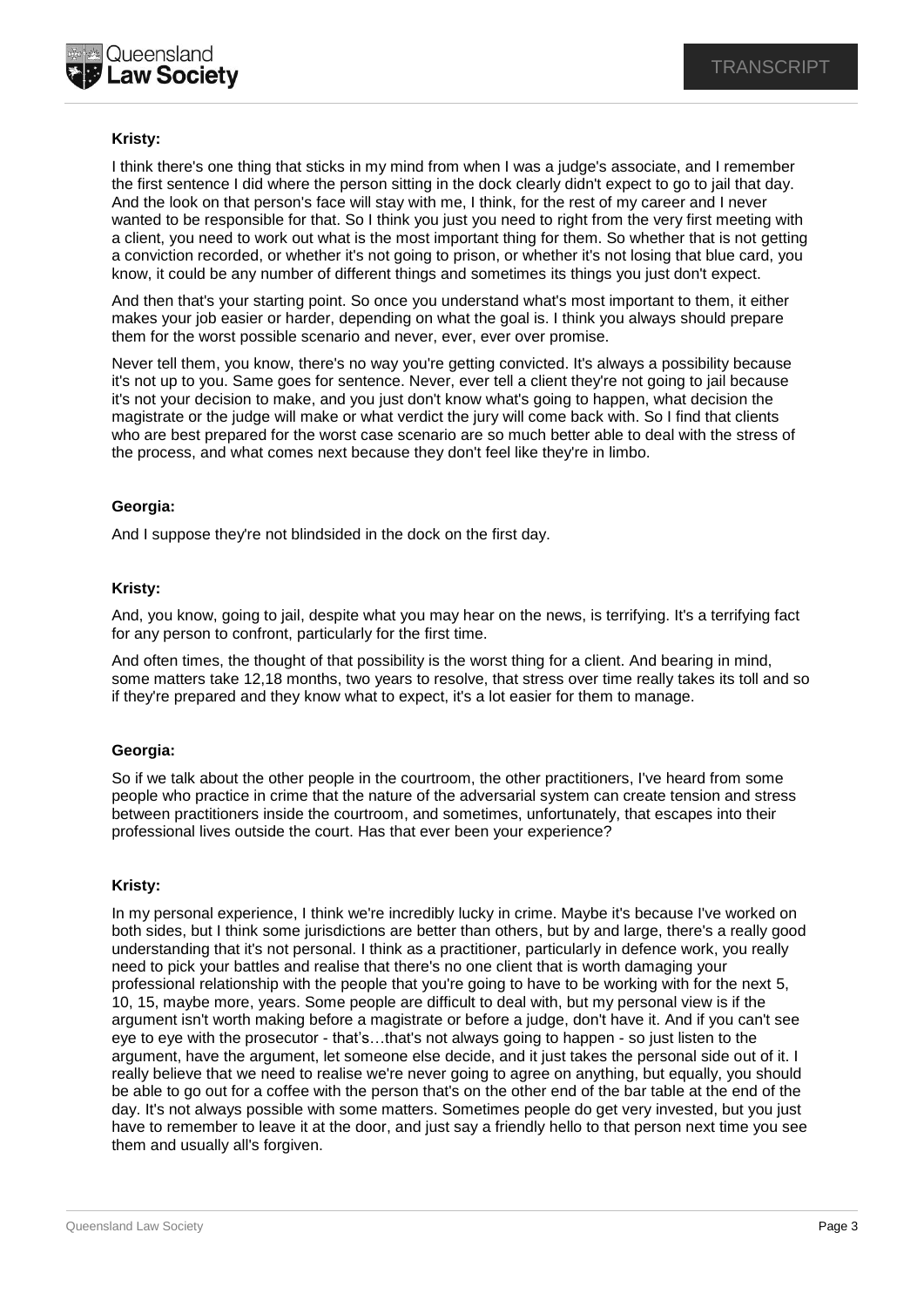

# **Georgia:**

You've almost answered it already. But what advice then, other than leaving it at the door, would you give to young lawyers about ensuring that those necessarily fierce sort of legal arguments don't then escape into tension outside of court, and so that you can go and have a coffee with the other solicitor understanding that they need to do their job as well?

## **Kristy:**

Yeah, I think the biggest thing is just say hi to people. Say a friendly hello and you say them in George Street. Say a friendly hello when you're sitting in the back of court, or just ask them how the day is going, and it just doesn't allow that tension to build up. You're reminding each other really that it's not personal, there's no issue between the two of you, you're both doing the same job from different perspectives, effectively, and with different constraints. Private practice and government can be difficult to manage, you know, at the best of times. So there are a lot of reasons to argue with the other side, just keep it friendly when you're not in court, and don't talk about the matters that you have in court. Talk about what you can do on the weekend or, you know, what the kids are up to or how their family is, just make that connection and make it outside of…

### **Georgia:**

…A human connection.

## **Kristy:**

Exactly right, that's right. Yeah, human connection.

### **Georgia:**

I imagine that standing in front of a magistrate or judge as an advocate is stressful a lot of the time, particularly if they don't agree with you. Do you have any suggestions or tips about how to persuade a Judicial Officer who, after you've walked in and made some submissions, just doesn't seem to be buying your position?

### **Kristy:**

Yeah. It's funny that you say its nerve wracking. I think it's I've heard Saul Holt say on a number of occasions that "…When you stop getting nervous before you stand up in court, you should give it away because the nerves remind you that doing a really important job".

So it's true, I still get nervous all the time. Unfortunately, the unpopular answer to that question is you just have to prepare really well. There's no shortcut. There's just no shortcut. When I was a young solicitor, I used to think that the people that were appearing in court around me just knew everything, and I knew nothing, and everyone was going to find out that I knew nothing. And so I would overcook everything. I'd prepare these matters to within an inch of their lives, and it probably drove me mad at the time, but it stood me in really good stead later on, because all of that research and extra preparation that I done made it easy for me to recall that information later on.

The most persuasive thing I think for a Judicial Officer, is someone who has done the work and can answer their questions. There's nothing worse for a magistrate or a judge when they ask you something, or ask you why you're making a particular submission and you can't justify it, and particularly, you can't justify it by reference to the relevant legislation or a case. I find that if you're prepared and you're confidently stating your case because you understand it, they're going to be a lot more receptive to that, even if I don't agree with you and they won't always. You can at least justify your position and explain why you say "This is the correct sentence", or "This person should get bail for these reasons".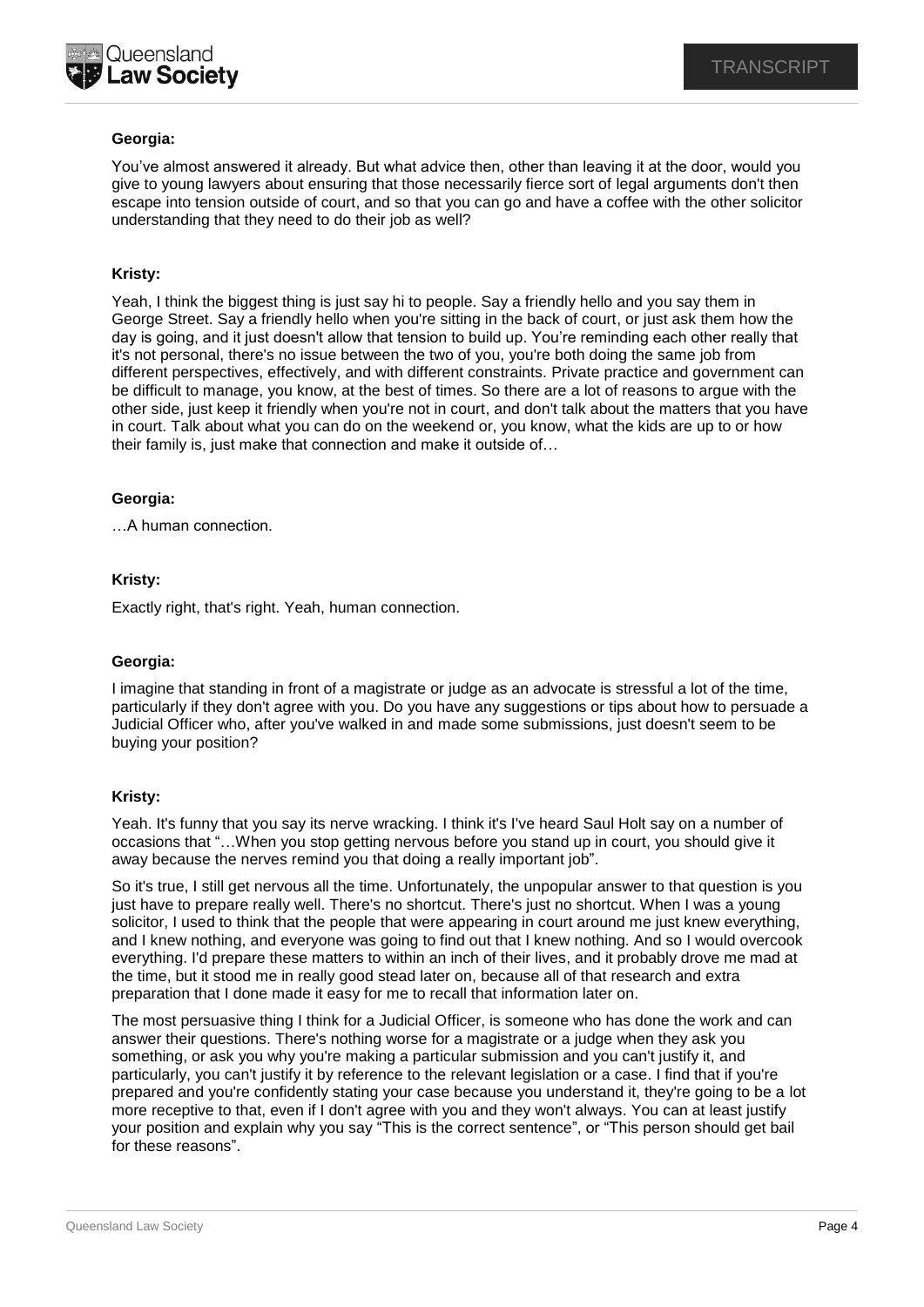

If it's very clear that that Judicial Officer has formed a view that's adverse to you, all you can do is make sure that you cover off on the points that you would need to if you if your client wants to lodge an appeal later on down the track. Some Judicial Officers just like to test you as well, particularly young practitioners. Some I know will see a new practitioner come in full of confidence, and just wonder whether or not they quite know why it is that they're making the submission that they're making or whether someone else in the firms just said, "Just ask for this, you'll be right, you'll be fine".

I actually don't think there's anything wrong with that, it's a good lesson. So the best advice I think I have is just remember that Judicial Officers are just people too, and believe it or not, they don't know everything either, and they're dealing with so many matters on any given day that the more information you can give to them, the better the outcome's likely going to be for you.

## **Georgia:**

On a personal note, do you enjoy getting up in front of a judge and making the case or would you rather be instructing…what's your personal preference?

### **Kristy:**

I think personally, my own, my strengths are better suited to practice as a solicitor rather than as a barrister. I would miss the human element a lot. I actually again, weirdly enjoy dealing with the clients.

I feel like the roles are very different, but complementary to one another, and I feel that the role of a solicitor is special and that we do get that advocacy in the Magistrates Court and we can do as much of it as we like, really. Whereas with the higher court matters, we have the opportunity to work with counsel. And if you get a good team, you know, together around you, you're briefing good people that you can learn from, it makes you a better advocate as well.

#### **Georgia:**

Obviously, criminal law can be challenging, particularly because you can be called on at any time of the night from a client who gets arrested. How have you coped with that throughout your career, and how do you stop yourself for want of… the classic phrase… from burning out.

### **Kristy:**

I'm still working on that, honestly, I have gotten much better at it, again, I think a lot of the burnout in the earlier years stemmed from taking on that responsibility, from absorbing all the stress of the clients and getting a call at 2am and them saying "I'm being arrested, what do I do?", and "Oh my God, I'm not going to get bail". And in the beginning I would freak out like, "Oh my God, this person's in custody its 2am what am I going to do? Where am I going to go?" And I eventually realised there's nothing I can do at 2 o'clock in the morning, so you just have to wait till the next morning and give the watch house a call and find out what the position is.

You just get better at crisis management, I think is the way to manage burnout. You need to have things outside of work, I think is the most important thing. Family, friends, activities that don't involve the law or lawyers, but we're a pretty social bunch but tend to stick to our own, and so you often say lawyers having coffee with other lawyers, but then they'll be at work, you know, late at night and not socialising with people outside of the sector. So I think that having those connections outside of the law keeps you grounded and it just is a reminder that when you 'tools down' at the end of the day, there is a life outside the office, but it is a difficult balancing act.

### **Georgia:**

I think that's good advice for young lawyers out there. So despite all the challenges in practicing in criminal law, you obviously still love it.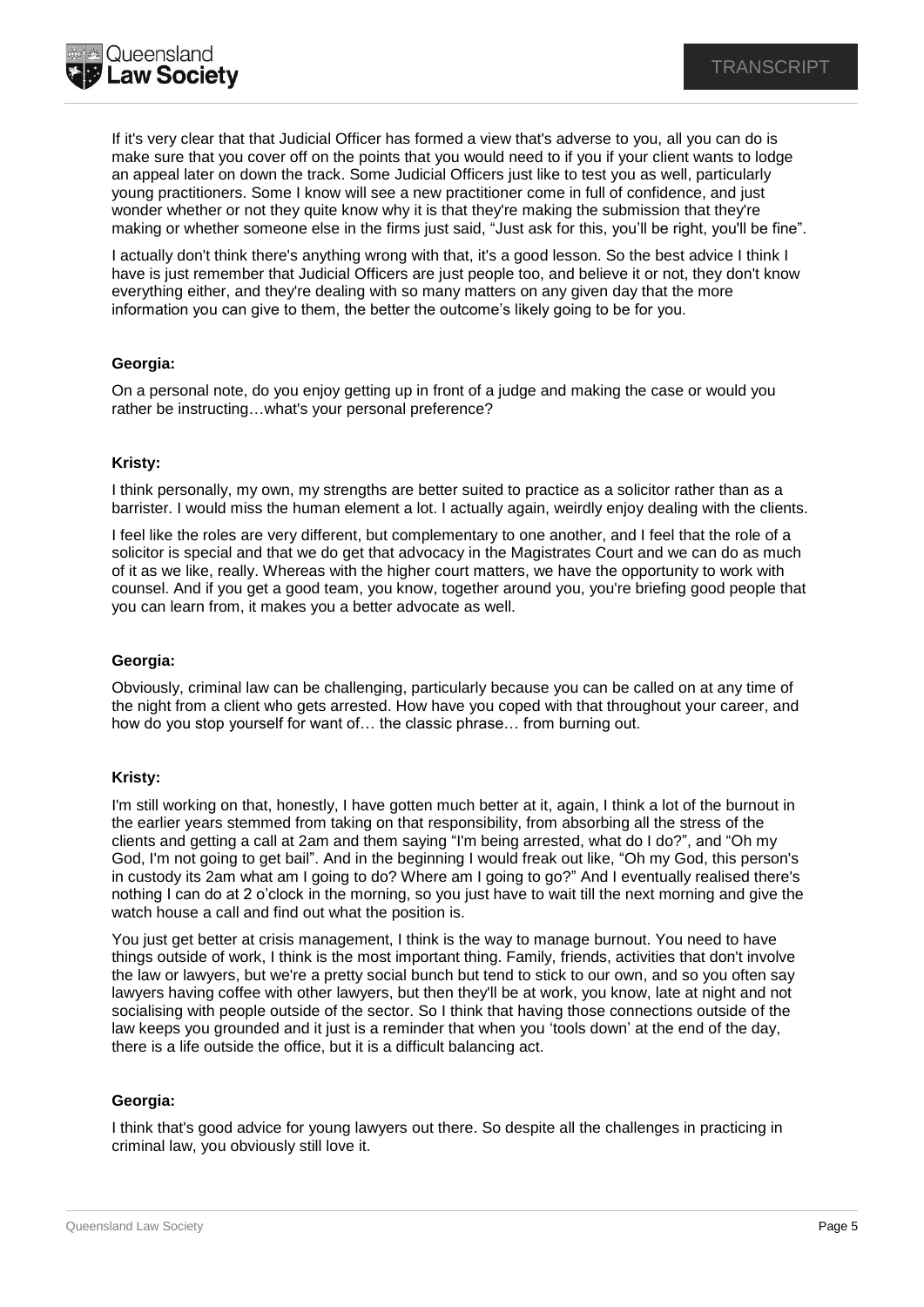# **Kristy:**

Yeah. Look, I think that I'm really lucky that I have a job that I absolutely love. Lots of people don't understand quite why we love it so much, but I think it's a combination of the work that we do, the opportunity that that gives us to make real changes in people's lives, and make a real difference to people's lives at the time that they need it the most. And the people that we work with, I think that we're incredibly lucky. I know that in my firm, we have a wonderful group of people that work with us and for us.

Everybody supports one another and it's just such a positive environment. The ability to call up another law firm and ask them to help you out, or refer them a matter, even though we should be in competition with one another, we're all friends and I think that that's really special. The ability to go and, you know, have a really good robust argument in court and take a win, that means so much to the client that's been sweating on it for such a long time is such an amazing feeling.

There's a flip side to that, which is not so amazing. But yeah, I think it is a difficult job. But yeah, I just think it's a combination of what we're able to achieve and the people that we do it with.

## **Georgia:**

You've almost converted me! Being a partner at Howden Saggers now, your role I imagine has transitioned from just being a criminal lawyer to also having a role in supporting the junior lawyers coming through. How do you go about sort of helping them enter the legal profession and navigating those challenges of criminal law that you encountered?

## **Kristy:**

I had never been in a management position until I became partner at Howden Saggers. I find that really interesting, and it provides a great change up in the day, from file work to management work. It's a nice contrast, but I really do love working with our junior solicitors.

I have a young girl working for me at the moment. She, like me, went to high school in a very regional country town, and she did work experience for me when she was, I think 16 or 17, for a week and was just the hardest working young girl I've ever met in my life. She's wonderful, and I said to her, "If you ever want a job when you get to uni, let me know". And sure enough, I think four or five years later, she called and said, "I'm ready to work part time".

She was pretty nervous. She didn't know if she'd be able to do the court work. And I said, "Well, how about you come in for a day, follow around the law clerk that I have at the moment, and if you can do what she can do, you've got a job."

So she came in for the day and at the end of the day, she looked a little bit shell-shocked and she said, "I just want to think about it for a bit". And she called me the next day and said, "I'm in", and she was never…it was never an issue for her working in the office, she's the most diligent young girl.

And Court terrified her. And so I had some lovely other staff who sat down with her and write out the scripts, you know, how to announce your appearance, and how to do a mention, and we sent her over for…two weeks was the cap that she got to go and observe the other girls do the mentions and run the callover, and at the end of that two weeks, one of my solicitors took her over to court and we'd worked out which mentions were the more straightforward ones for that day, and we knew that she knew what to do by this time, she knew it off of the top of her head. And Kate said to her - the matter was called - and she said, "Oh, you're up" and I think the colour just drained from her face but she knew exactly what to do, and she nailed it. Absolutely nailed it. And if I had told her she was doing that two days before, she wouldn't have slept, she would have obsessed over it for hours and hours and she absolutely nailed it. And she came back feeling so good about it and ready to have another go.

So I think really, I've seen people from different schools of thought who think you just throw them under the bus and they learn, you know, it's a tough lesson, but you learn from experience.